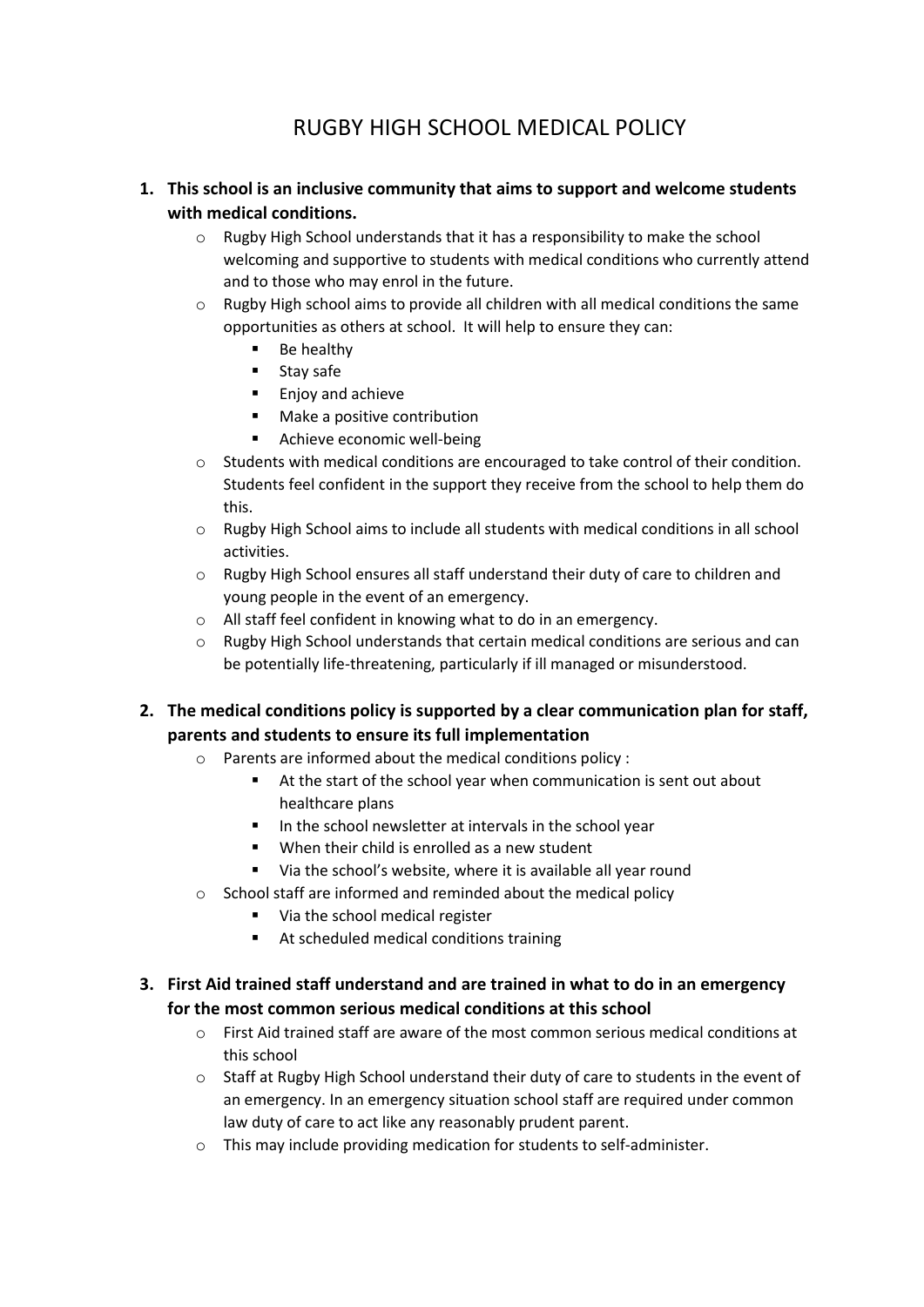- o First Aid trained and PE staff who work with groups of students at this school know what to do in an emergency for the students in their care with medical conditions.
- o Training is refreshed for first aiders to maintain their qualification.
- o Action for staff to take in an emergency for asthma/epilepsy/anaphylaxis and diabetes will be delivered in training sessions.

# **4. All staff understand the school's general emergency procedures**

- $\circ$  All support staff know what action to take in the event of a medical emergency. This includes:
	- How to contact emergency services and what information to give
	- To contact a first aid member of staff
- o First Aid training is offered to all staff at least once a year.
- o Action to take in a general medical emergency is displayed in prominent locations for staff, the staff room, PE department and food preparation rooms.
- $\circ$  If a student needs to be taken to hospital, either an ambulance is called or parents are invited to collect the student from school and take her directly.

# **5. The school has clear guidance on the administration of medication at school**

#### **Administration-emergency medication**

- o All students at this school with medical conditions have easy access to their emergency medication.
- o All students are encouraged to carry and administer their own emergency medication i.e. inhalers, epipens and insulin with a spare being kept in the school office.
- $\circ$  Students who do not carry and administer their own emergency medication know where their medication is stored and how to access it.
- $\circ$  The school keeps a spare asthma inhaler and spacers in the school office and parents are asked to confirm that this can be made available to their daughter.

# **Administration-general**

- o Rugby High School understands the importance of medication being taken as prescribed.
- $\circ$  All staff are aware that there is no legal or contractual duty for any member of staff to administer medication or supervise a student taking medication unless they have been specifically contracted to do so.
- o Parents at Rugby High School understand that if their child's medication changes or is discontinued, or the dose or administration method changes, that they should notify the school immediately.
- $\circ$  All staff attending off-site visits are aware of any students with medical conditions on the visit. They receive information about the type of condition, what to do in an emergency and any other additional support necessary, including any additional medication or equipment needed.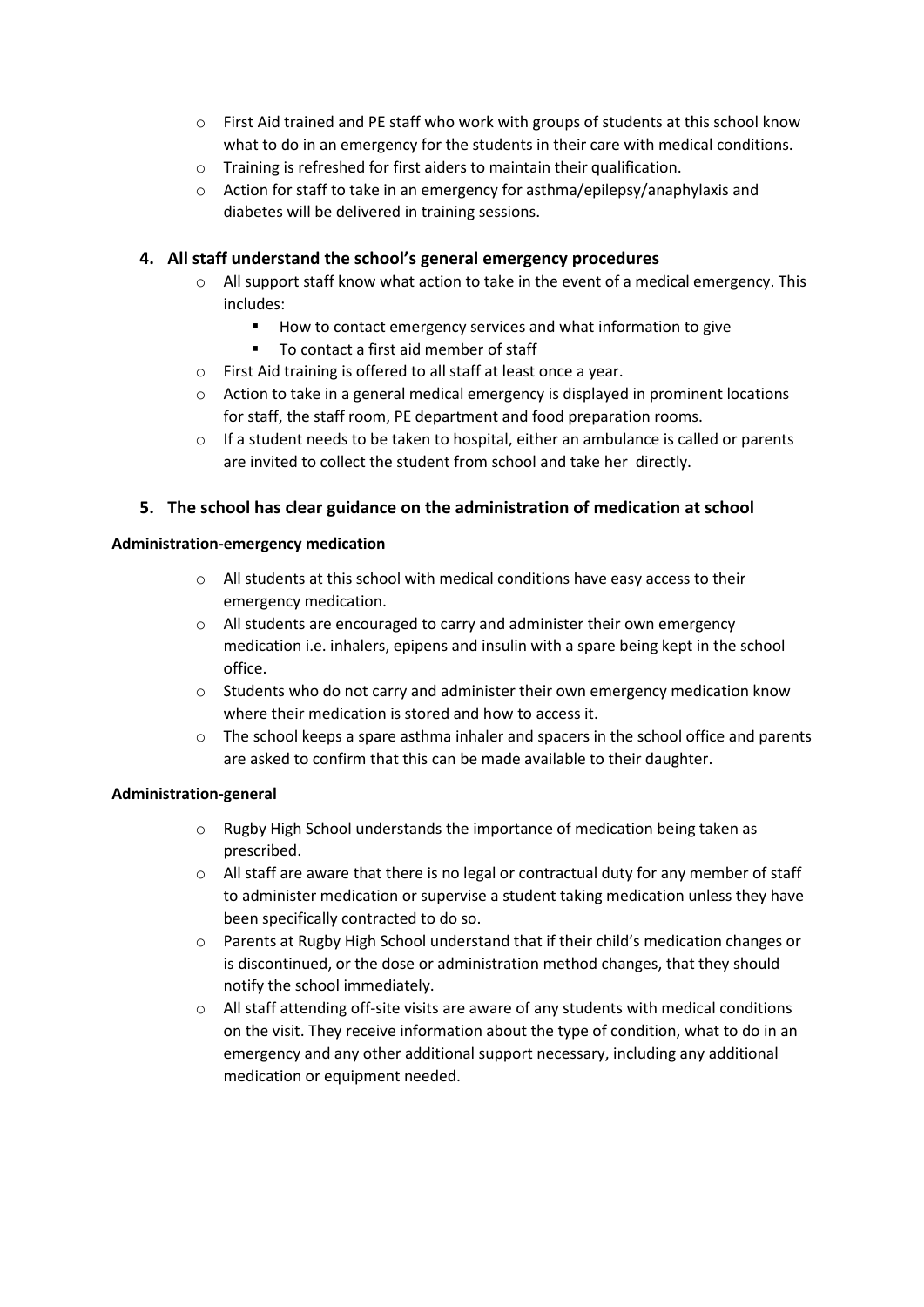# **6. Rugby High School has clear guidance on the storage of medication at school**

#### **Safe storage – emergency medication (epipens)**

- o Emergency medication is readily available to students who require it at all times in the school office during the school day. If the emergency medication is a controlled drug and needs to be locked up, the keys are readily available from any member of staff in the offices.
- o All students carry their own epipens at all times and a spare kept in the office.
- o Students are reminded to carry their emergency medication with them.

#### **Safe storage – non emergency medication**

- o All non-emergency medication is kept in a lockable cupboard in the school office. Students with medical conditions know where their medication is stored and how to access it.
- $\circ$  Staff ensure that medication is only accessible to those for whom it is prescribed.

#### **Safe storage – general**

- $\circ$  The first aid appointed person along with the parents of students with medical conditions, ensures that all emergency and non-emergency medication brought into school is clearly labelled with the students name, the name and dose of medication and the frequency of dose.
- o Some medication at Rugby High School may need to be refrigerated. All refrigerated medication is stored in an airtight container and is clearly labelled.
- o This is in a secure area, inaccessible to unsupervised students.
- $\circ$  It is the parent's responsibility to ensure new and in date medication comes into school on the first day of the new academic year

#### **Safe disposal**

- o Parents are asked to collect out of date medication.
- $\circ$  If parents do not collect out of date medication, medication is taken to a local pharmacy for safe disposal.
- $\circ$  The first aid appointed person is responsible for checking the dates of medication and arranging for the disposal of any that have expired. This check is done annually.

# **7. Rugby High School has clear guidance about record keeping**

# **Enrolment forms**

o Parents at Rugby High School are asked if their child has any health conditions on the enrolment form, which is filled out at the start of each school year. Parents of new students starting at other times during the year are also asked to provide this information on enrolment forms.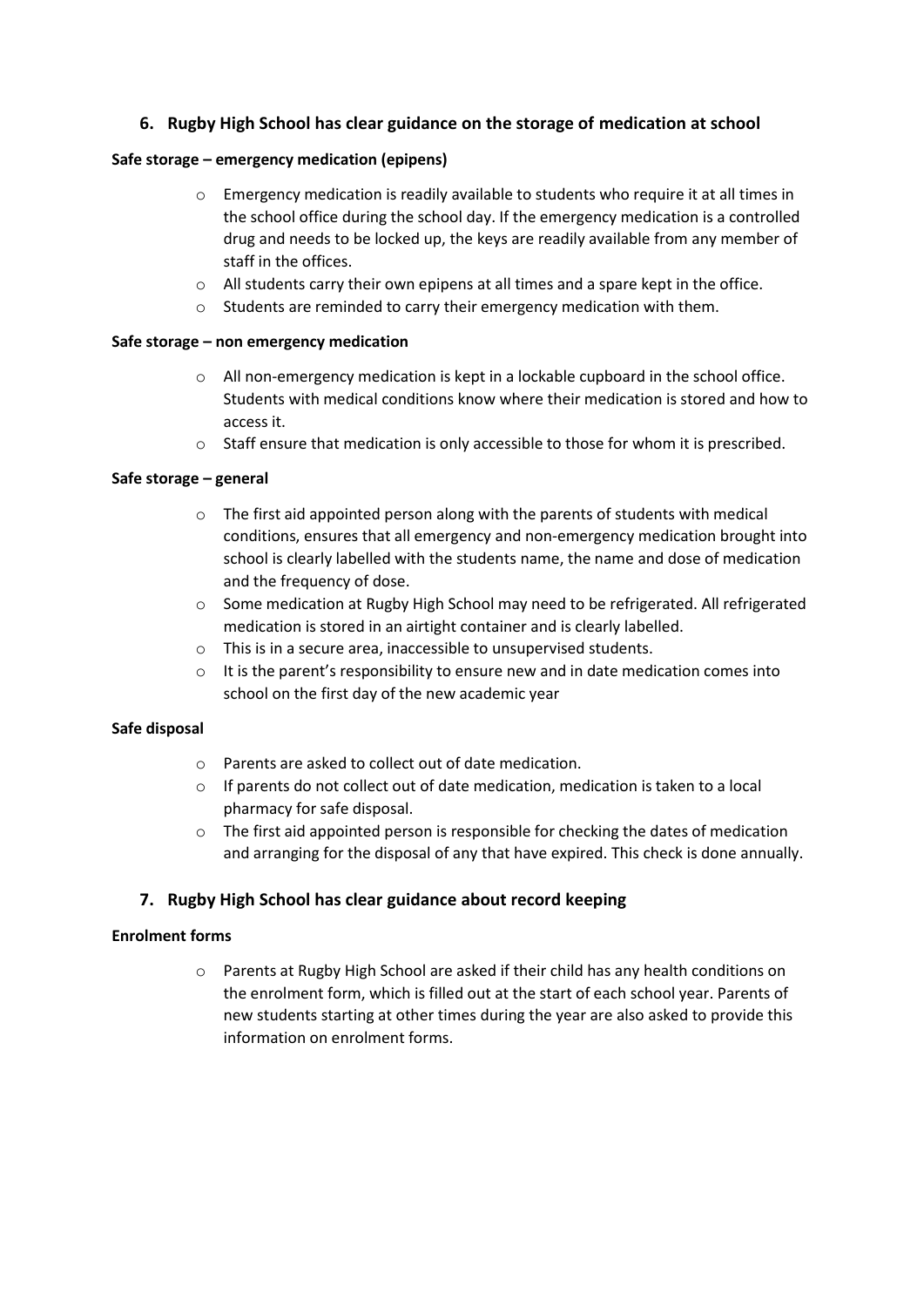#### **Healthcare Plans**

- o Rugby High School uses a healthcare plan to record important details about individual children's medical needs at school, their triggers, signs, symptoms, medication and other treatments. These healthcare plans are held in the school office.
- $\circ$  A healthcare plan, accompanied by an explanation of why and how it is used, is sent to all parents of students with a long term medical condition. This is sent :
	- At the start of the school year
	- **At enrolment**
	- When a diagnosis is first communicated to the school
- o If a student has a short-term medical condition that requires medication during school hours, a medication form is sent home.
- $\circ$  Parents are regularly reminded to inform the school if their child has a medical emergency or if there have been changes to their symptoms, or their medication and treatments change. This is to ensure the healthcare plans can be updated accordingly.

#### **School Medical register**

- o Healthcare plans are used to create a centralised register of students with medical needs. The first aid appointed person has responsibility for the register at Rugby High School
- **8. Rugby High School ensures that the whole school environment is inclusive and favourable to students with medical conditions. This includes the physical environment, as well as social, sporting and educational activities**

#### **Physical environment**

o This school is committed to providing a physical environment that is accessible to students with medical conditions.

# **Exercise and physical activity**

- $\circ$  This school understands the importance of all students taking part in sports, games and activities.
- o Rugby High School ensures classroom teachers and PE staff make appropriate adjustments to sports, games and other activities to make physical activity accessible to all students.
- $\circ$  Teachers and PE staff are aware of students in their care who have been advised to avoid or take special precautions with particular activities.
- $\circ$  PE staff are aware of the potential triggers for students' medical conditions when exercising and how to minimise these triggers.

# **Education and learning**

 $\circ$  Rugby High School ensures that students with medical conditions can participate fully in all aspects of the curriculum and ensures appropriate adjustments and extra support are provided.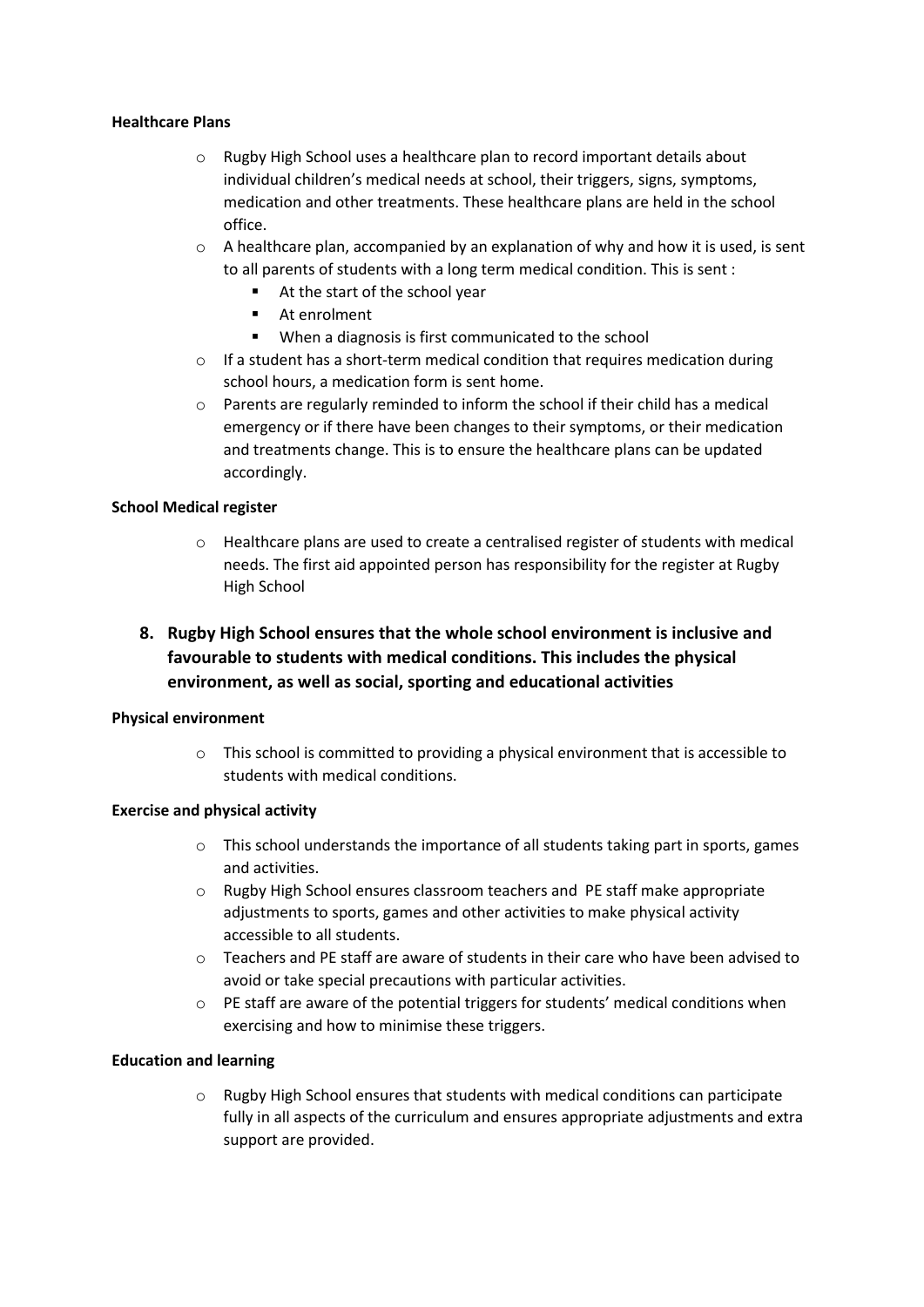o Staff are aware of the potential for students with medical conditions to have special educational needs (SEN). Students with medical conditions who are finding it difficult to keep up with their studies are referred to the SEN coordinator. The school's SEN coordinator consults the student, parents and student's healthcare professional to ensure the effect of the student's condition on their schoolwork is properly considered.

# **9. Each member of the school and health community knows their roles and responsibilities in maintaining an effective medical conditions policy**

- $\circ$  This school works in partnership with all interested and relevant parties including all school staff, parents and community healthcare professionals to ensure the policy is planned, implemented and maintained successfully.
- $\circ$  The following roles and responsibilities are used for the medical policy at this school. These roles are understood and communicated regularly.

# **Employer**

- Rugby High School's employer has a responsibility to:
	- o Ensure the health and safety of their employees and anyone else on the premises or taking part in school activities (this includes all students). This responsibility extends to those staff and others leading activities taking place off-site, such as visits, outings or field trips.
	- $\circ$  Make sure the medical policy is effectively monitored and evaluated and regularly updated.

# **Headteacher**

- Rugby High School's headteacher has a responsibility to:
	- $\circ$  Ensure the school is inclusive and welcoming and that the medical conditions policy is in line with local and national guidance and policy frameworks.
	- o Ensure liaison between interested parties including students, school staff, special educational needs coordinators, pastoral support/welfare officers, teaching assistants, parents and governors occurs.
	- o Ensure the policy is put into action, with good communication of the policy to all.
	- $\circ$  Ensure systems exist to provide accurate and up to date information and that there are good information sharing systems in place using student's healthcare plans.
	- o Ensure student confidentiality.
	- $\circ$  Provide for the training and development needs of staff and arrange for them to be met.
	- o Ensure all supply staff and new teachers know the medical conditions policy.
	- o Update the medical policy at least once a year according to review recommendations and recent local and national guidance and legislation.

# **All school staff**

- All staff at Rugby High School have a responsibility to :
	- o Be aware of the potential triggers, signs and symptoms of common medical conditions and know what to do in an emergency.
	- o Understand the medical policy.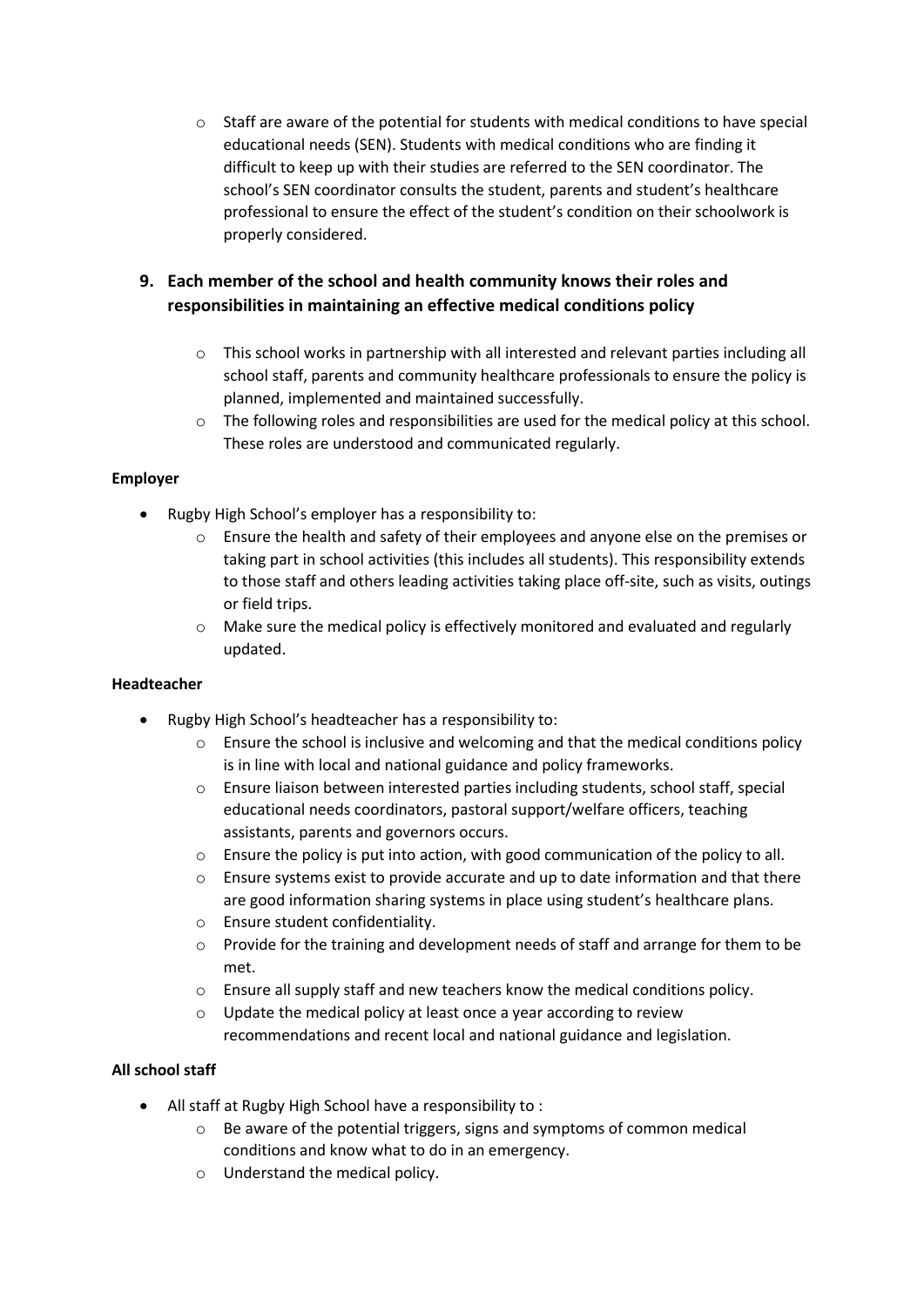- $\circ$  Know which students in their care have a serious medical condition.
- o Allow students to have access to their emergency medication.
- $\circ$  Ensure students, who have declared their medication, have it with them when they go on a school visit or out of the classroom.
- o Ensure students with medical conditions are not excluded unnecessarily from activities they wish to take part in.

#### **Teaching staff**

- Teachers at this school have a responsibility to:
	- o Ensure students who have been unwell have opportunity to catch up on missed school work.
	- o Be aware that medical conditions can affect a student's learning and provide support as appropriate.

#### **First aiders**

- First aiders at this school have a responsibility to:
	- $\circ$  Give immediate help to casualties with common injuries or illnesses and those arising from specific hazards within the school.
	- o When necessary ensure that an ambulance or other professional medical help is called.

#### **Special educational needs coordinators**

- The SENCo at this school has a responsibility to:
	- o Help update the school's medical condition policy.
	- $\circ$  Know which students have a medical condition and which have special educational needs because of their condition.
	- o Ensure teachers make the necessary arrangements if a student needs special consideration or access arrangements in exams or coursework.

#### **Local doctors and specialist healthcare professionals**

- Individual doctors and specialist healthcare professionals caring for students who attend this school, have a responsibility to:
	- o Where possible, and without compromising the best interests of the child, try to prescribe medication that can be taken outside of school hours.
	- o Ensure the child or young person knows how to take their medication effectively.
	- o Ensure children and young people have regular reviews of their condition and their medication.
	- $\circ$  Provide the school with information and advice regarding individual children and young people with medical conditions (with the consent of the student and their parents).

#### **Students**

- The students at this school have a responsibility to:
	- o Treat other students with and without a medical condition equally.
	- o Tell their parents, teacher or nearest staff member when they are not feeling well.
	- o Let a member of staff know if another student is feeling unwell.
	- o Treat all medication with respect.